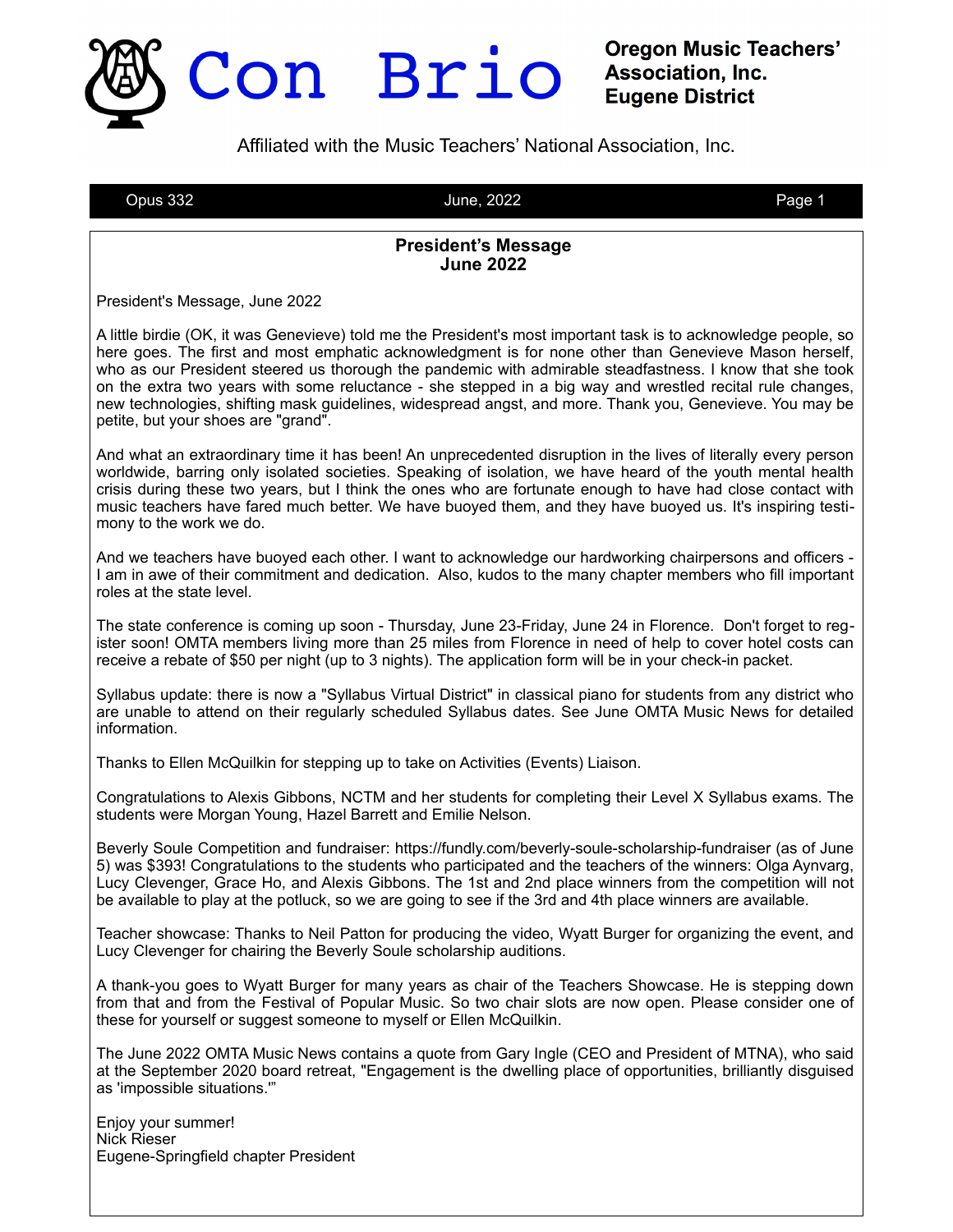

## **June 13, 2022, 6:00-8:00 pm**

# **Lucy Clevenger's Home**

Dear OMTA Members,

Once again we cordially invite you to gather at the home of Lucy Clevenger on Monday, June 13, 2022 at 6:00 pm for a Potluck followed with performances by the Beverly Soule Scholarship winners. The schedule for Monday is as follows: 6:00-7:00 pm dinner and social time; 7:00-8:00 pm performances. Times are approximate.

Our end of the season meeting will be at Lucy Clevenger's home located at 3345 Chamber Street, Eugene, OR 97405. If you encounter any problem, you may call Lucy at 951-440-1841. Please bring a food item of your choice to share.

Warm regards,

*Janet Pollack*, outgoing Vice president



The deadline for submitting articles and announcements for the September 2022 issue of Con Brio is Sunday, Sep 4, 2022.

Send your news and announcements to district members between regular issues of Con Brio! Simply submit the news item or announcement as usual, indicating you would like it sent immediately. It will be formatted and sent via email to all members.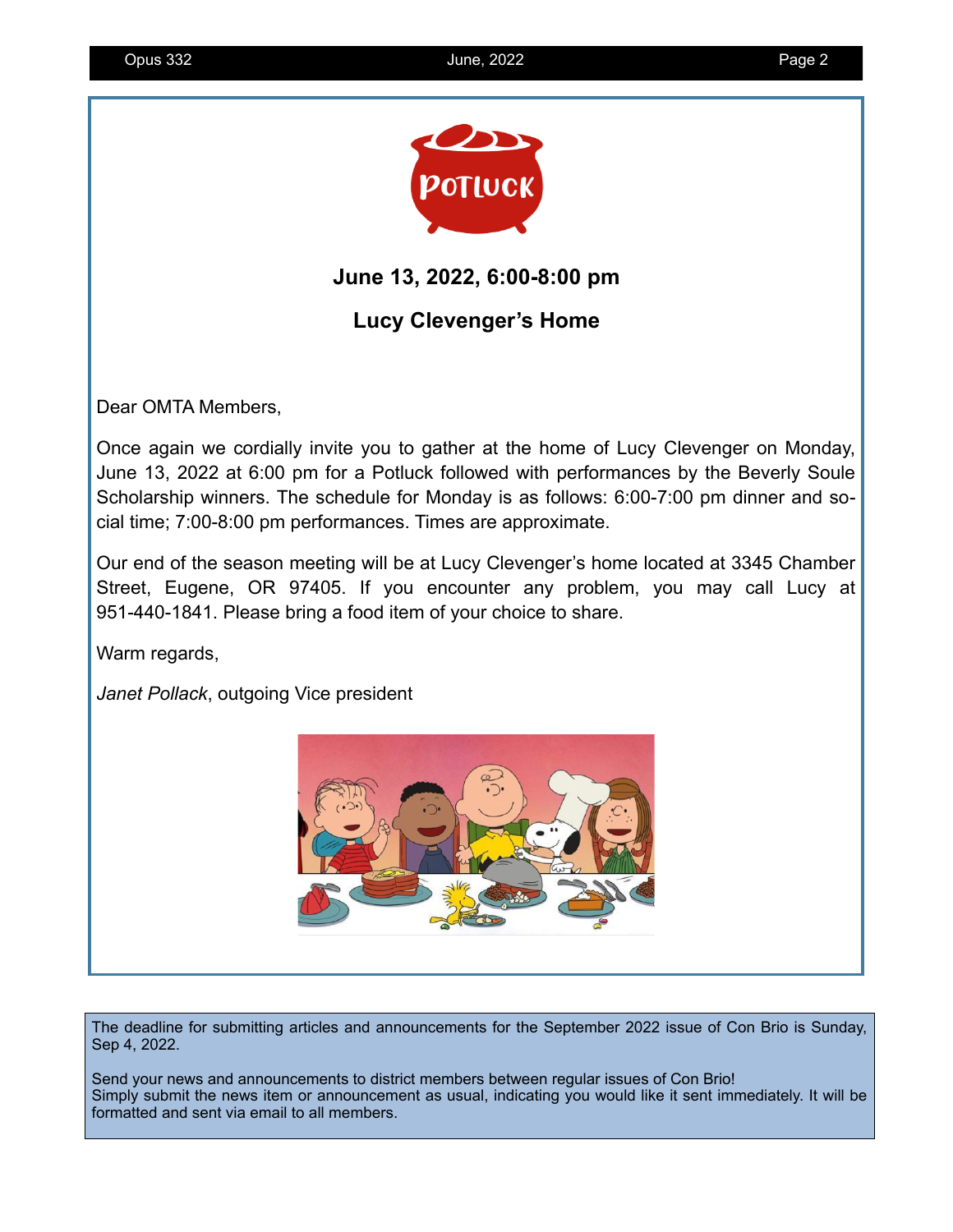## **June Treasurer's Report**

Hi Eugene OMTA members-

This is Sarah Rose, your new treasurer. I haven't been able to complete a full report yet, because I've been having issues getting in to see our banking information, through Oregon Community Credit Union's online system. The system won't let me make a new account to sign in. I will go in and talk to someone at the bank tomorrow. We will get the report in an email out to you when I have all the information.

Please be patient with me, as I get my bearings in this new position, and get in sync with OCCU. And, please feel free to email or call with any questions, or concerns. I am here for you as your new treasurer and would like to help in any way possible. Also, please feel free to introduce yourselves if I don't know you. I am looking forward to meeting more members, and getting more involved with the OMTA!

Thanks, Sarah Rose [songbirdsarahb@gmail.com](mailto:songbirdsarahb@gmail.com)

#### **OMTA Eugene Treasurer's Report** Account Activity May 1st, 2022 through May 31st, 2022

| <b>Checking account-</b>               |                                                   |         |        |            |
|----------------------------------------|---------------------------------------------------|---------|--------|------------|
| Date                                   | Desription                                        | Debit   | Credit | Balance    |
| May 1st, 2022                          | <b>Beginning Balance</b>                          |         |        | \$5,716.09 |
| May 24th, 2022                         | Neil Patton- Video Editing Services               | \$65.00 |        |            |
| May 31st, 2022                         | Leggiero Software- Baroque Festival               | \$48.00 |        |            |
| May 31st, 2022                         | Leggiero Software- Contemporary Music Festival    | \$34.00 |        |            |
| May 31st, 2022                         | Leggiero Software- Eugene District Spring Recital | \$52.00 |        |            |
| May 31st, 2022                         | <b>Ending Balance</b>                             |         |        | 5,517.09   |
| <b>Beverly Soules Scholarship Fund</b> |                                                   |         |        |            |
| Date                                   | Description                                       | Debit   | Credit | Balance    |
| May 1st, 2022                          | Beginning Balance                                 |         |        | \$9,675.78 |
| May 31st, 2022                         | <b>Ending Balance</b>                             |         |        | \$9,675.78 |
| Treasurer: Sarah Rose                  |                                                   |         |        |            |

songbirdsarahb@gmail.com 541-510-6451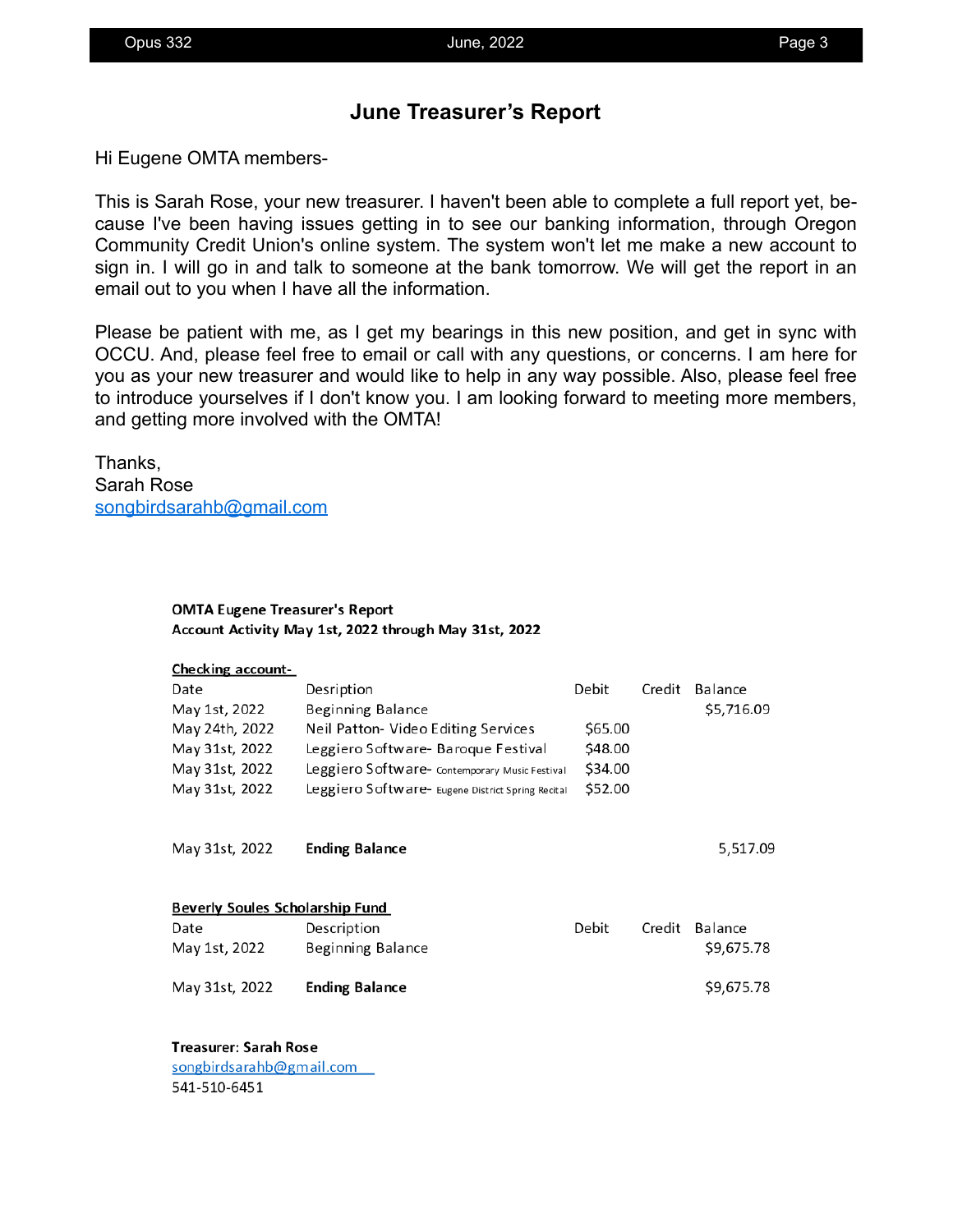## **Minutes May 9, 2022**

## **OMTA Eugene District**

Recording Secretary for this meeting: Janet Pollack

Meeting began at 9:10 am at the home of Genevieve Mason, District President.

Fourteen members were in attendance: Lucy, Cheri, Ellen, Sarah, Paul, Nick, Sandy, Janet, Genevieve, Carol, Grace, Nobuko, Betsy, and Alexis (with Iris in tow).

#### **Business**

The meeting began with a vote taken to elect our new Board of Directors. Members present unanimously confirmed the nominees, who will begin serving in June 2022. They are as follows:

President: Nick Rieser Vice President: Grace Ho Treasurer: Sarah B Rose Recording Secretary: Soria Phillips-Meadow Corresponding Secretary: Janet Pollack

The outgoing president then thanked the former board members for their service over the past four years and all members who chaired festivals and recitals, rewarding them each with a chocolate truffle.

#### **Committee Reports**

Spring Syllabus took place April 22-24, 2022. Carol White, Chair, told members it was a success with 76 students participating. For the full report members are directed to the May *Con Brio*.

Beverly Soule Scholarship Auditions. Lucy Clevenger, chair of the event, informed members of the outcome of the scholarship auditions which took place on Sunday, April 24<sup>th</sup> at Lucy's Studio. Liz Willis adjudicated and four students participated. The students performed three pieces from different style periods for this audition. The winners are listed below:

**1st** place, Isaak Li, student of Olga Aynvarg, **2nd** place, Hannah Seubert, student of Lucy Clevenger, **3rd** place, Faith Piowaty, student of Grace Ho. Emilie Nelson, student of Alexis Gibbons, received Honorable Mention.

The scholarship winners will select one piece to video and submit for the online Teacher Showcase.

Teacher Showcase / Scholarship will take place Saturday, May 14<sup>th</sup> online with videos pre-recorded. Seven teachers are scheduled to perform along with the four student scholarship winners. Wyatt Burger, Chair, will send the Zoom link for both the concert and for donations. All proceeds will go to the district scholarship fund.

The University of Oregon Piano Festival took place at the University of Oregon May 8, 2022.

#### **Additional Business**

MTNA/OMTA Updates. Change from former (Cheri Richardson) to newly elected district treasurer (Sarah B Rose) should be completed by May  $23^{rd}$ , if possible. This will involve submitting a signed copy of the district May 9 minutes to the bank as proof of change of Board of Directors. This should include the signatures of both the former and newly elected president, and the former and newly elected treasurer.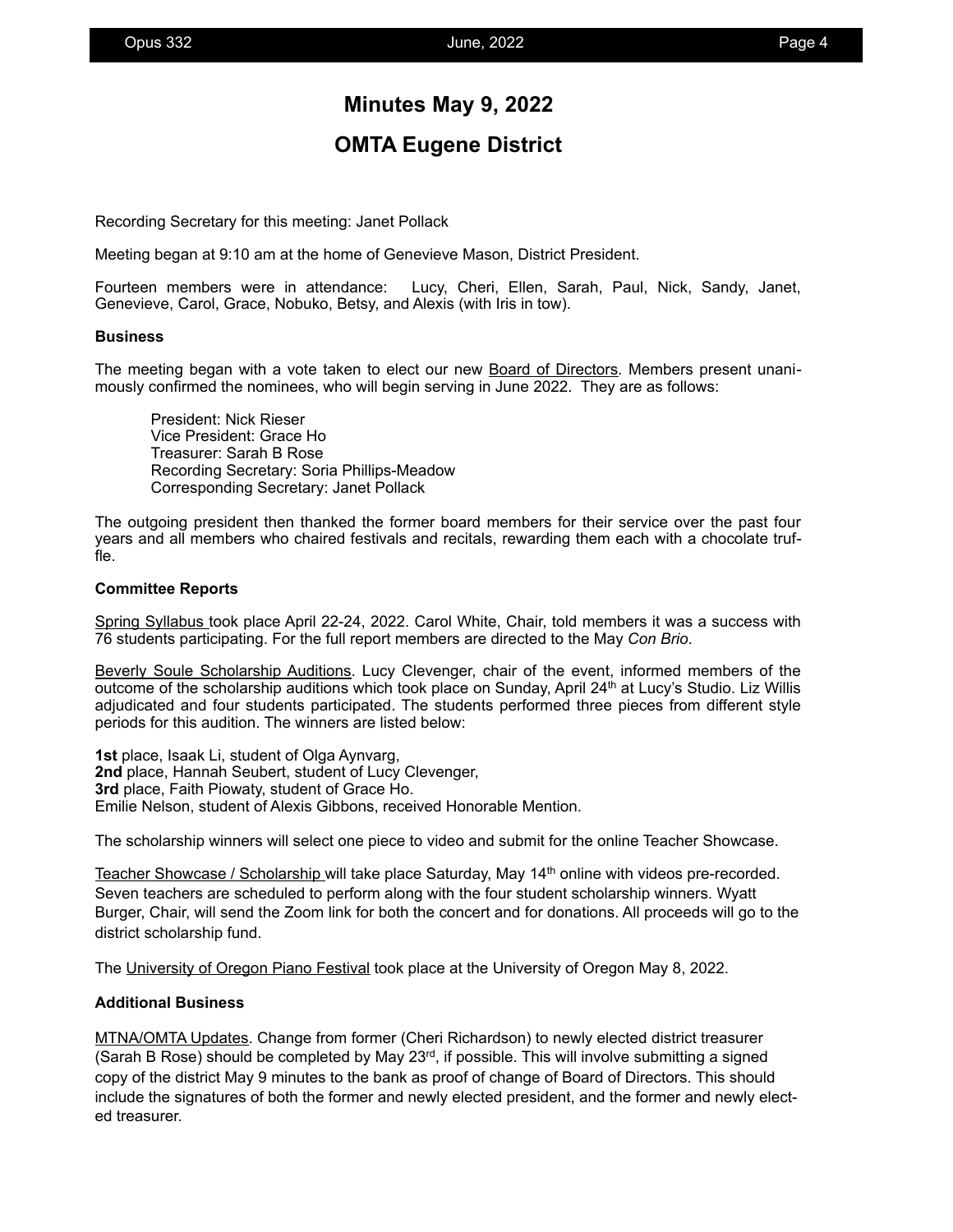Discussion Concerning Scholarship Funds. There is some question as to where to place non-specified donations. Eugene District recently received a \$400 donation and it was decided to place it in the scholarship fund. In the future it is best to specify where donations are to go.

OMTA Website Update**.** Needed are the following:

 Change of name from former to newly elected officers. Change of email to contact new officers. Change of treasure's name and contact information on all forms (e.g., Request for Funds).

A discussion ensued as whether or not to create a non-personal email address for all OMTA district officers, similar to what the state created for state officers. Sarah Rose offered her experience working for the Jazz Central and how contact information was handled.

It was noted that Guidelines for event Chairs were buried online under "virtual" recitals. It was suggested that this should be "reshuffled" so protocol for "virtual" recitals appears at the end and Chair Guidelines are more visible and toward the beginning.

Increased fee for district festivals and scholarship auditions.. After a fruitful discussion, an increase in fees for district festivals and scholarship auditions was voted on and passed. The current \$10 fee is raised to \$15 for all district recitals and non-adjudicated festivals; \$20 for all state adjudicated festivals; and \$25 for the Beverly Soule Scholarship auditions. This will be instituted fall 2022. The increase in entry fees will offset the increase in fees for adjudicators.

New Manner of Filing Documents. Binders are no longer used to collect, organize and save important documents. All documents are now filed online in Google Docs. It is requested that all chairs and officers email documents to the president who will ensure proper filing. Festival Chairs are encouraged to follow the following order of tasks at the conclusion of the event:

- 1. Fill out a "Remittance Form" (which includes the list of checks from the teachers) and mail/ email it to the Treasurer
- 2. Submit a "Request for Payment/Reimbursement Form" (payment to adjudicators & payment for rental of the venue) and mail/email to the Treasurer.
- 3. Complete the "Eugene District Event Report" and email to the President.
- 4. Create a report for *Con Brio* and email it to Neil Patton. Use the same information from the event report but make it more readable and in paragraph form.
- 5. Send all programs as email attachments to the President.

#### **Announcements**

Carol White, who has chaired syllabus for many years, will be stepping down this year. A new chair is needed.

Ellen and Nick with oversee Student Activities; Genevieve will chair the district's Ensemble Festival; Ellen will continue chairing district recitals; Lucy will chair the Contemporary recital and Scholarship auditions.

Genevieve, who is stepping down from the presidency, will become the district Membership Chair; Alexis will continue to chair the Winter Recital as well as update and monitor our web site; Nobuko will continue handling teacher referrals.

Members were reminded that the **OMTA State Conference** is in Florence, OR this year, Thursday-Friday June 23-24<sup>th</sup>. It will be a hybrid event for those who cannot attend in person.

Next meeting is scheduled for June 13, and will be a Potluck beginning at 6:00 pm at Lucy Clevenger's home.

The meeting was adjourned at approximately 11:30 am.